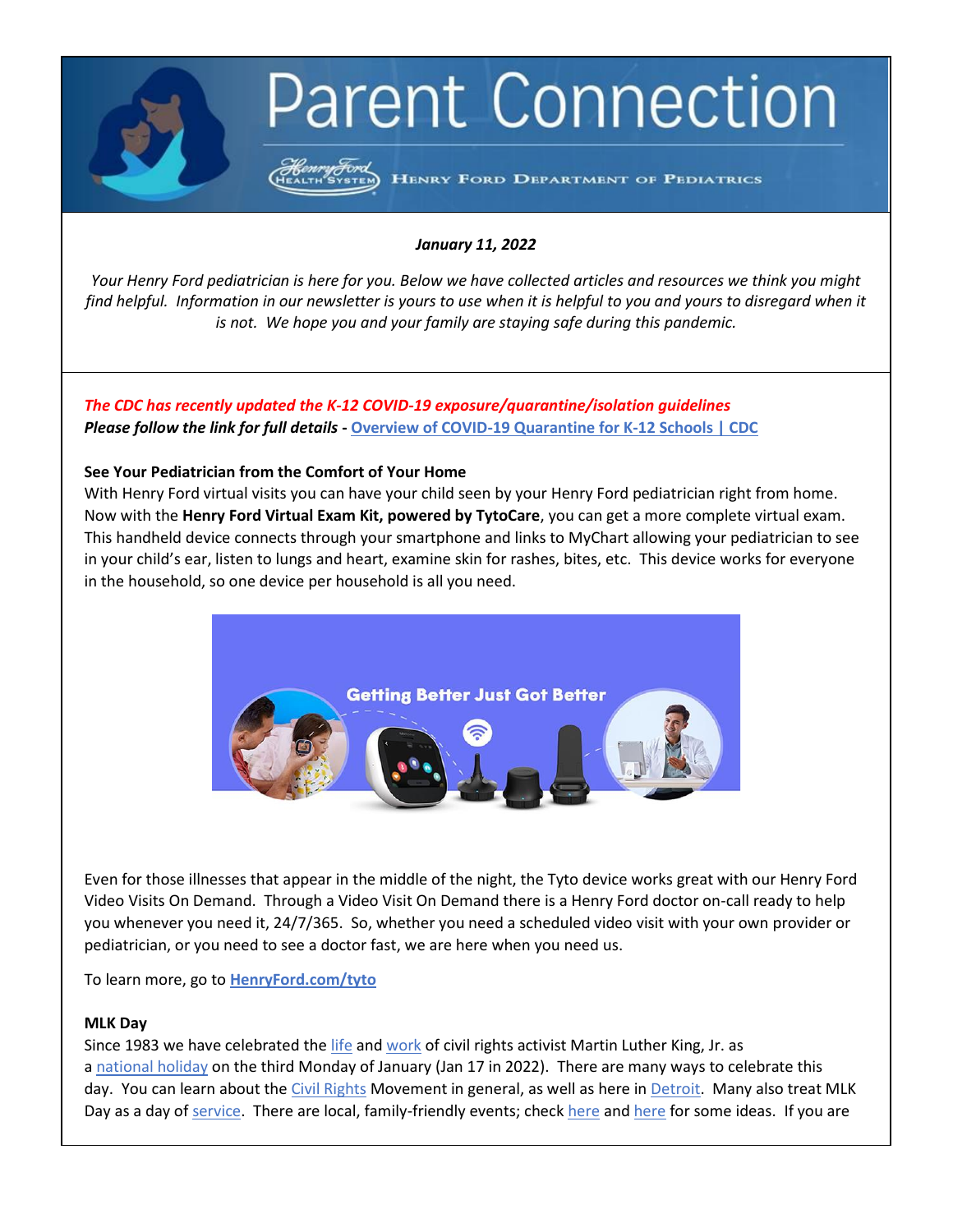interested in promoting social justice on MLK day and any other day, use some of [these ideas](https://www.mindfood.com/article/promote-social-justice/) to get involved. For more information from The King Center about the day, please click on the image below.



## **Talking with Your Child About School Shootings**

With a new year upon us, it continues to be a very challenging time to be a parent. With respect to the Oxford shooting, you are not alone in navigating [complex conversations](https://www.nctsn.org/sites/default/files/resources/parents_guidelines_for_helping_youth_after_the_recent_shooting.pdf) with your school-aged child(ren). Below are some [tips](https://www.nctsn.org/sites/default/files/resources/talking_to_children_about_the_shooting.pdf) to help parents:

• *Talk with your child.* Choose a natural time in your child's schedule to have a short and sweet check in. This should happen semi-regularly, so your child always knows there's an opportunity to connect as needed. Remind your child that even if everything is okay right now, they can always talk with you about anything that may feel different or confusing.

•*Start with what your child already knows.* Don't assume your child already knows about a current event. Feel free to ask them if they've heard anything or if they have any questions about anything their friends are talking about.

• *Share about the shooting***.** Sometimes parents can feel like tiptoeing around uncomfortable or painful facts, but our kids can feel that awkwardness, often causing more fear. It is OK to SKIP THE DETAILS and try not to feel any pressure to tell more than you need to. It's also okay to say you don't know about something or that you need to think about a question your child brings to you before answering.

• *Think of an onion.* You peel an onion one layer at a time. If your child asks you a question, you don't have to explain everything. Just answer that one question (one layer), calmly and directly. Then, if they ask another question, you can just answer that question too (another onion layer); and if they don't ask any questions, that's okay. Our children show us what they can handle/inquire about in real time.

*• How are your child's friends doing?* Peers are very important to (especially middle and high school) kids. Even if your child isn't struggling as much, the weight of their friends' worries can take a toll on them. Remind your child that you care about their friends too.

• *Be guarded with the media.* Monitor your child's media interaction. Brief internet and radio ads along with the morning and evening news offer adult messaging to our kids. Consider subscribing to [a morning newsletter](https://www.theskimm.com/daily-skimm?utm_source=google&utm_medium=cpc&utm_campaign=search_b_newsletters&utm_content=133005890808&utm_term=&gclid=Cj0KCQiA5aWOBhDMARIsAIXLlkfYru5-KQ952FkhTkO-Wf94lMD-xqaVOR47gIPAFqr3IIzHvGDVaF0aAlHWEALw_wcB) for yourself, instead of listening to the news in front of your child.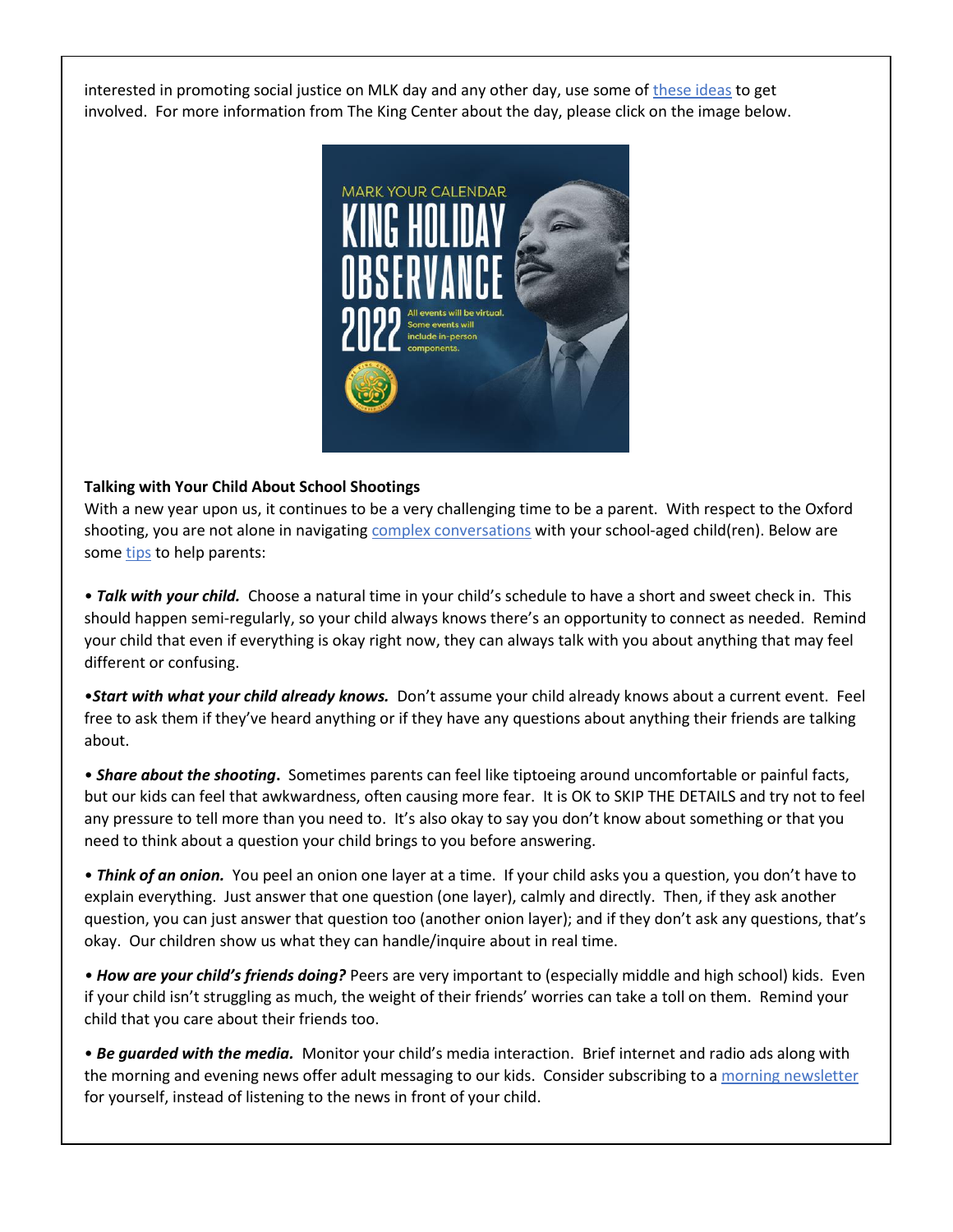• *Take care of yourself***.** There is a difference between self-comfort and self-care. Netflix and chocolate are comforting and great, but true self-care includes drinking enough water, spiritual maintenance, balancing your nutrition, sleep, and exercising (extra points for getting outside and into some limited sunlight for a bit). When you are cared for, you can care for your babies to the best of your ability.

•*Contact a Mental Health Professional.* If you notice a change in behavior in your child, talk with a social worker or therapist at your kids' school or ask for an outside-of-school referral for some further support. We're all in this together.

# *Special thanks to the HFHS School-Based & Community Behavioral Health Team for the above contribution to Parent Connection*

## **Benefits of Omega-3s for Kids**

Omega-3 fatty acids are an important type of fat our body needs to survive. The body cannot produce Omega-3 fatty acids, however there are many foods people of all ages can eat to get an adequate amount of these fatty acids. [The benefits of Omega-3s,](https://www.medicalnewstoday.com/articles/omega-3-for-kids#side-effects) particularly DHA, can start while a person is pregnant. [Omega-3s such as](https://americanpregnancy.org/healthy-pregnancy/pregnancy-health-wellness/omega-3-fish-oil-and-pregnancy/)  [DHA](https://americanpregnancy.org/healthy-pregnancy/pregnancy-health-wellness/omega-3-fish-oil-and-pregnancy/) can be found in most prenatal vitamins. DHA is important for child brain and retina development and healthy birth weight. As children grow, getting adequate amounts Omega-3 fatty acids can benefit sleep, school performance, ADHD, and lead to fewer allergies.

Omega-3 fatty acids are most often found in fish, such as salmon and tuna. While it may be difficult to get kids to eat fish, there are many [other foods and supplements](https://www.eatright.org/food/vitamins-and-supplements/types-of-vitamins-and-nutrients/do-kids-need-omega-3-fats) that contain Omega-3 fatty acids. Some foods such as eggs, can be fortified with Omega 3s. Flaxseed has high levels of Omega 3s and can be added to smoothies, muffins, or peanut butter. There are also many over the counter Omega 3 supplements that can also be used. These supplements can even come in gummy form, making it fun for kids to get the many benefits of Omega-3s.



# **Comfort Food**

The cold weather of winter is often associated with comfort food and slow cooked, crock pot dishes. Comfort food is often more [than just the food.](https://sites.uab.edu/humanrights/2019/02/25/the-importance-of-comfort-food/) The reason that food brings comfort is the associated emotions, memory, and culture. Next time you eat your favorite comfort food, take a minute to think about your memories associated with that food; consider having your family share memories during the meal. It can also be interesting to learn what other families or cultures consider comfort food. Check out these American